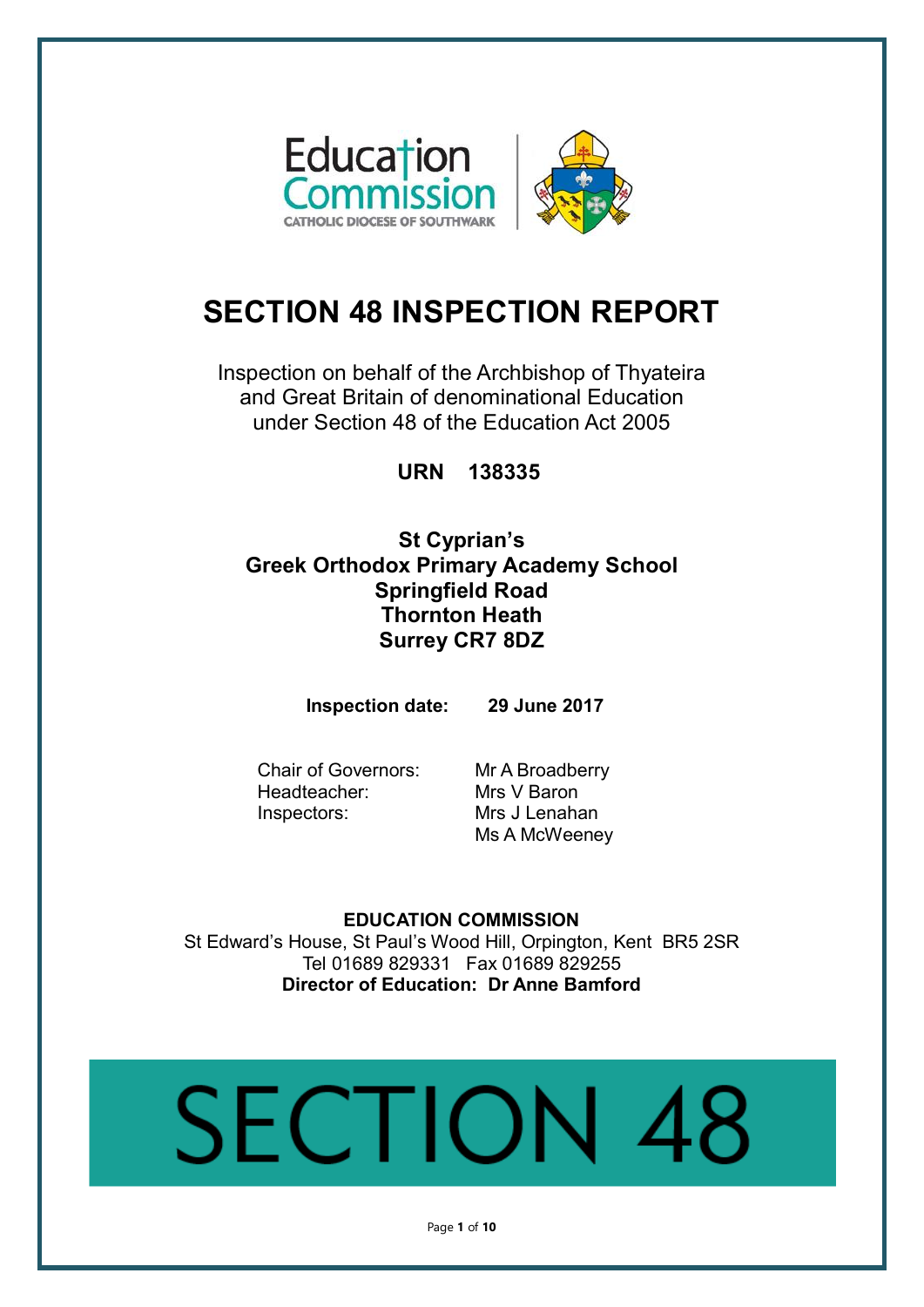## Introduction

### **Description of the school**

St Cyprian's Greek Orthodox Primary Academy is a larger than average primary school with 453 pupils on roll. It is based in Croydon Local Authority. The school converted to academy status on the 1<sup>st</sup> July 2012. The directors promote the Greek Orthodox religion, language, culture, traditions and ethos. Pupils attend various local churches, with the main Greek Orthodox Church being St Constantine & St Helen in Upper Norwood.

Most pupils are Christian with 32% being of the Orthodox faith and a low percentage coming from other faith or no faith backgrounds. The proportion of pupils from minority ethnic backgrounds is above average, as is the proportion of pupils who speak English as an Additional Language (EAL). The proportion of pupils supported through School Action is lower than the national average. The proportion of pupils supported at School Action Plus or with a statement of Special Educational Needs (SEND) is also lower than the national average. The proportion of curriculum time allocated to teaching the Greek Orthodox faith is 5% in Key Stage 1 and in Key Stage 2.

#### **Key for inspection grades**

Grade 1 Outstanding Grade 3 Requires improvement Grade 2 Good Grade 4 Inadequate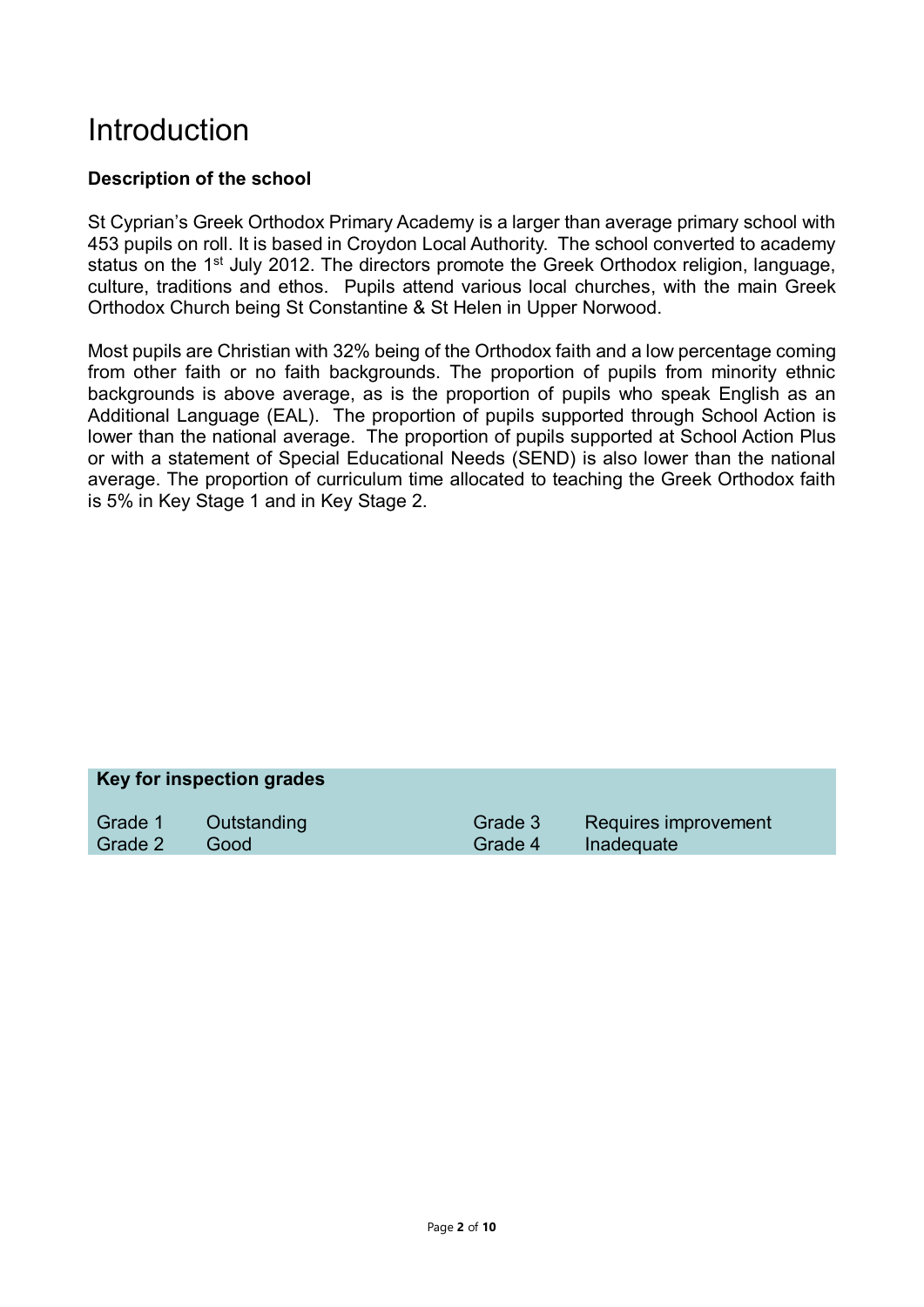#### Overall effectiveness of the school in providing Greek Orthodox Religious Education **GRADE 1**

The school's distinctively Greek Orthodox identity is at the centre of the life of the school. The leadership of the headteacher is outstanding. She has a clear vision for the school, leads a dedicated senior leadership team and hard-working staff and is an excellent role model. In her vision and management she is strongly supported by a highly organised and committed governing body. The monitoring and evaluation of provision for the Greek Orthodox life of the school is outstanding.

Pupils make an outstanding contribution to, and benefit from, the Greek Orthodox ethos of the school. They take full advantage of the opportunities offered to them, embracing the 'St Cyprian's Way' with enthusiasm. They are confident and have a strong pride in, and respect for, the Greek Orthodox identity of their school. As a result, their behaviour is exemplary; they exude a joy of learning and attain high levels of success academically.

Parents are overwhelmingly supportive of the school. The group of parents interviewed during the inspection represented all faith backgrounds in the school, and cited how much they valued that their children were receiving:

- "balanced education",
- "given a strong moral compass",
- "foundations laid in developing spirituality and religious knowledge",
- "a bonus to belong to a school with a Christian vision."

The involvement of priests in school life is outstanding across the Greek Orthodox life of the school and Religious Education, with excellent impact on pupils.

Prayer and worship are central to the life of the school. The opportunities provided are outstanding in range and quality and are in line with Greek Orthodox teaching. The pupils respond well.

The school is sensitive to the needs and perceptions of pupils of other denominations, faiths and cultures. They are able to play their full part in the life of the school.

The issue raised in the previous inspection (2011) is addressed in that the school has adopted a new Religious Education syllabus. However, it is not embedded and further planning is required to review and cross-reference yearly schemes for each age group in tandem with making relevant adjustments to assessment procedures for Religious Education.

Provision to teach pupils about the major world faiths needs to be taught at greater depth.

#### **What steps need to be taken to improve further?**

Governors, Headteacher and staff should:

• Review curriculum planning for each year group so that the adopted 'Pistevo' syllabus is cross-referenced with the key aspects of the Greek Orthodox liturgical calendar and the lives of the key saints.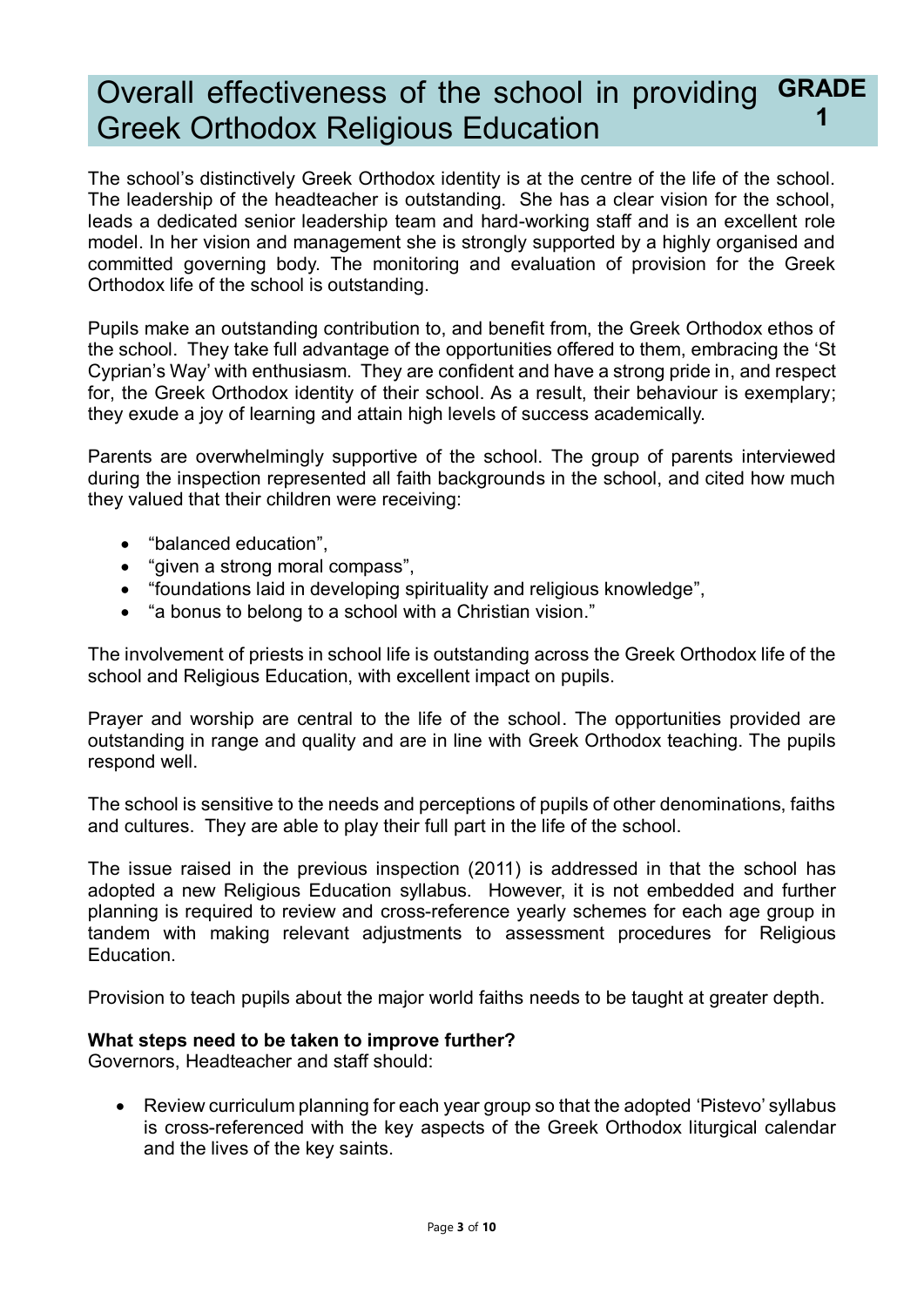- Further develop assessment criteria and procedures, incorporating a school portfolio of pupils' levels of attainment in Religious Education
- Establish the programme to teach pupils about the major world faiths in a more systematic and progressive manner.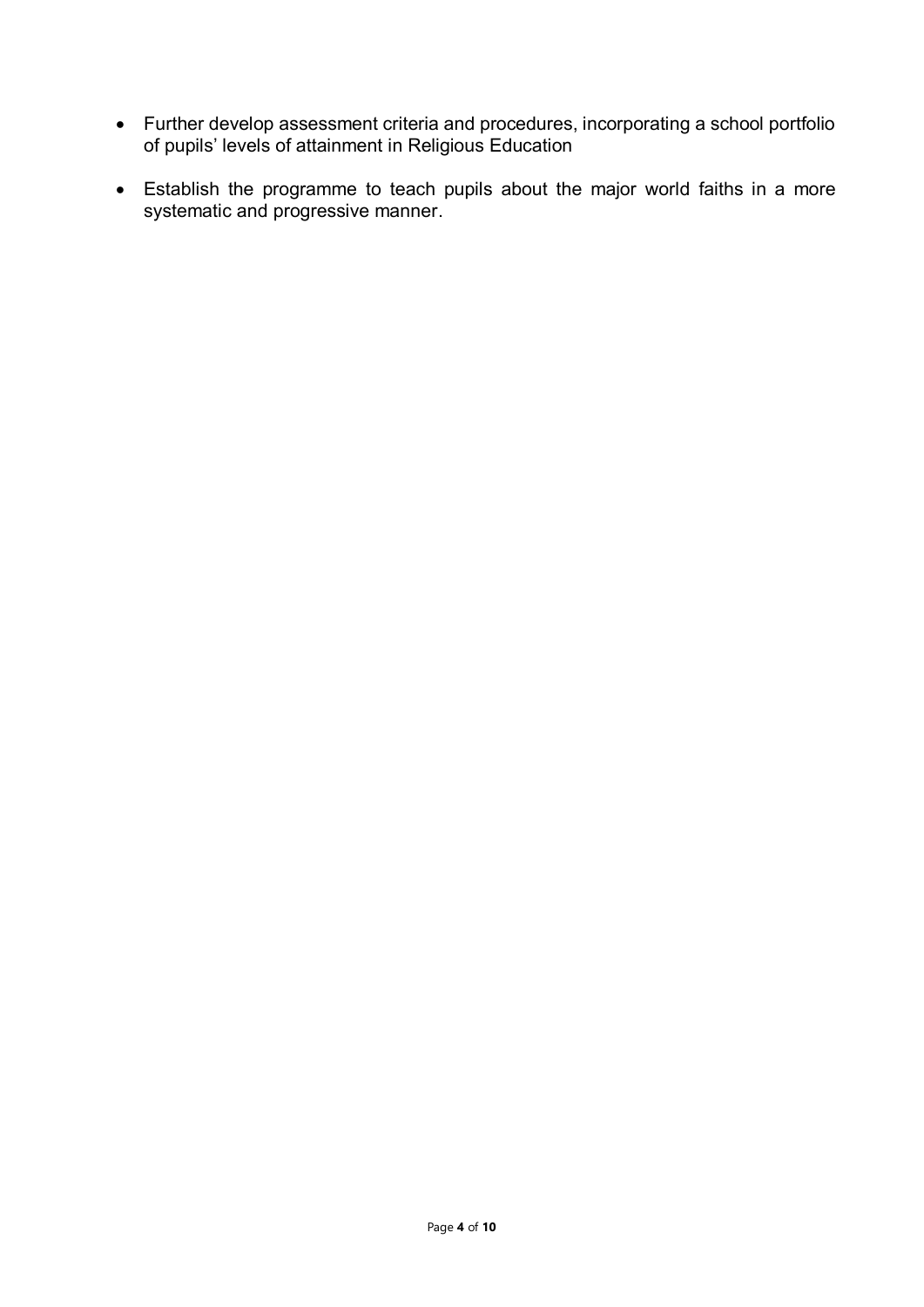#### **The extent to which pupils contribute to and benefit from the Greek Orthodox life of the school**

The Greek Orthodox nature of the school is welcoming and evident through the entrance, chapel, high quality displays, icons, prayer focal areas and works of art. The whole ambiance is carefully orchestrated in a purposeful and child-friendly manner so that pupils benefit from their learning environment. The pupils fully embrace the St Cyprian's Way of loving, caring and looking after each other and their community. The pupils' adherence to these tenets is a contributory factor to the harmonious atmosphere and exemplary behaviour and respect that is evident throughout. Close links exist between the school, local church and the wider Greek Orthodox community, which ensures that pupils benefit by being actively involved in the practice of the faith.

Community cohesion is strong, as pupils benefit from a range of experiences, such as links with community groups and local residents, participating in 'St John's Chrysostom Oracy Festival' and Year 5 pupils engaging with Islamic pupils from Gatton Islamic School in Tooting. Pupils benefit from being afforded first-hand experience in learning about and supporting the disadvantaged in society through opportunities to engage in fundraising for charitable causes.

Pupils are very proud of their school and cite that "life at St Cyprian's is great because we all get along and care about one another." Members of the School Council take a role in promoting responsible attitudes and behaviour. Leadership skills are further developed by Team Captains from Year 6 who lead assemblies and support the members of House Teams. Empowering pupils in these ways enhances pupils' achievement and behaviour, following the school's mission.

#### **How well pupils achieve and enjoy their learning in Religious Education**

Given their starting off points the pupils' standards of achievement and knowledge about the Greek Orthodox faith is outstanding and in line with attainment in literacy by the end of Key Stage 2. Pupils readily identify with the school's mission and know that "I am strong through Jesus Christ." Pupils enjoy their lessons, and their behaviour in class is exemplary. Pupils observed displayed a thirst for learning, were attentive and approached tasks with confidence. This was evident when Year 5 pupils looked up Bible references to learn about the lives of Saints Peter and Paul, working co-operatively with enthusiasm and focus and responding in a mature manner to the teacher's questions. Scrutiny of pupils' books demonstrates that they take pride in their work and view the subject as special. Evidence from recent questionnaires indicates that pupils (97%) enjoy their Religious Education lessons.

Aspects of the Greek Orthodox life of the school such as their 'House' assemblies where pupils learn about the lives of the patron saints of all four churches under the auspices of the Greek Orthodox Archdiocese serve to make a seamless link with the curriculum.

#### **How well pupils respond to and participate in Collective Worship**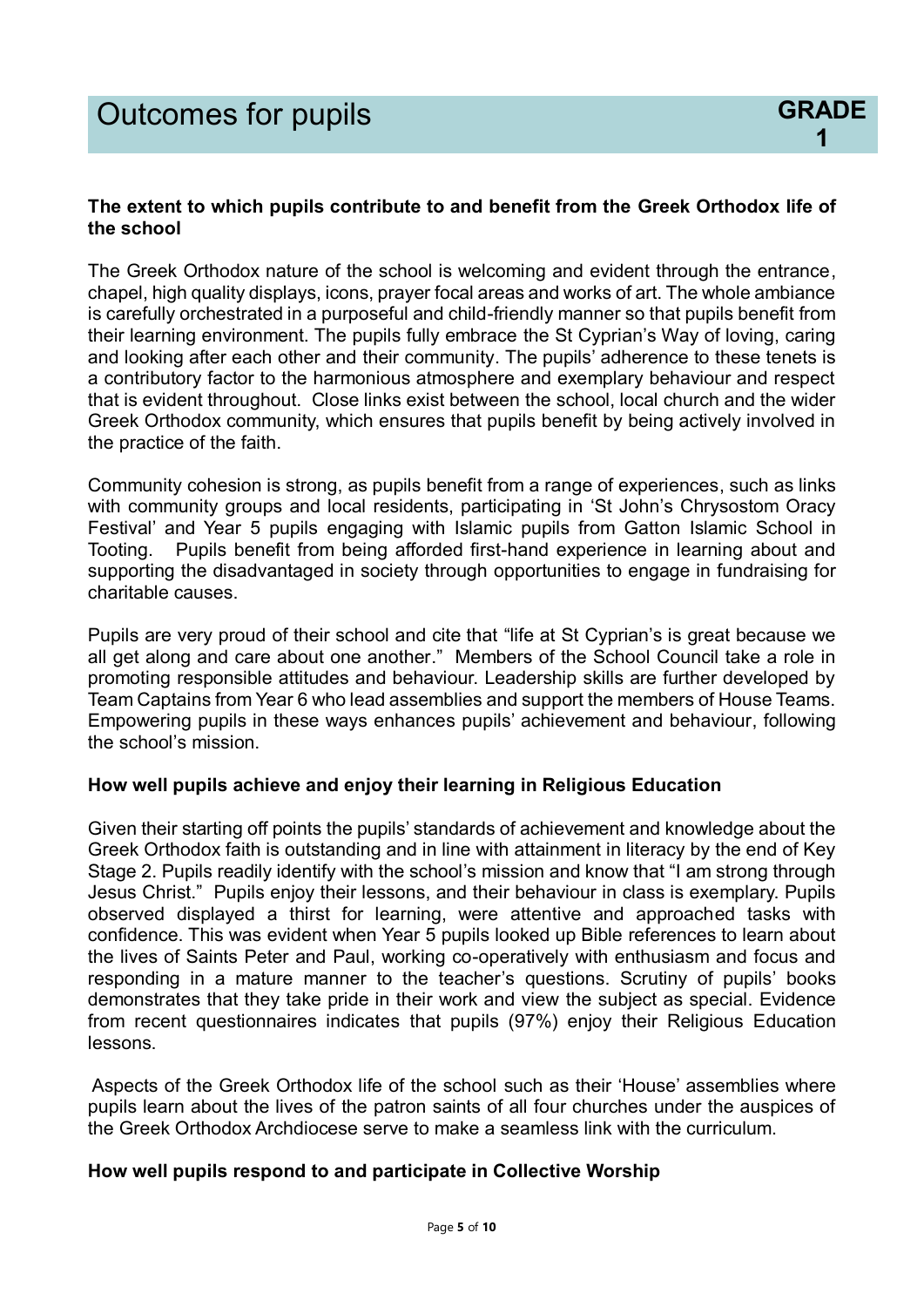Pupils demonstrate reverence and respect during acts of Collective Worship and view prayer as an integral aspect of school life. Knowledge of the formal prayers of the church is strong. The whole school assembly observed during the inspection was a genuinely powerful liturgical experience as the pupils from the earliest age participated in a reverential manner. Chanting and music added greatly to the prayerful experience. Prayer focal areas in classrooms are of an exceptionally high standard and serve as points for reflection. Pupils are fully aware of the significance of distinct icons, which are actively used throughout the school, as they enable them to experience their faith through visual and kinaesthetic means. Pupils are at ease when praying and no pupils is expected to worship in a manner that is contrary to his or her faith background. Pupils of all ages can relate to the power and purpose of evoking personal intercessions. This is evident in the many thoughtful prayers the pupils have written on scrolls in class prayer boxes.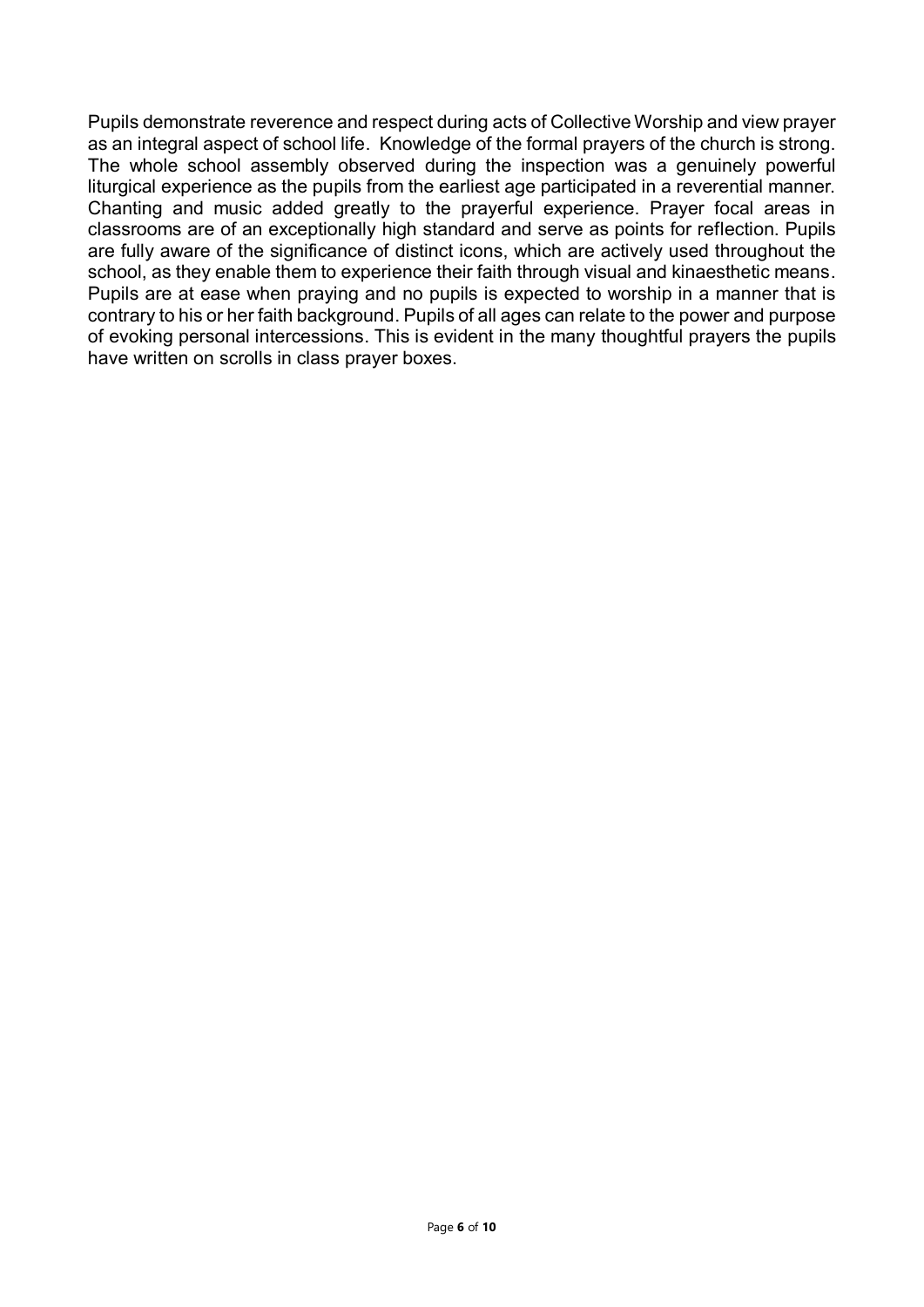#### **How well leaders, governors and managers promote, monitor and evaluate the provision for the Greek Orthodox life of the school and plan and implement improvement to outcomes for pupils**

The leadership provided by the headteacher, governors and leadership team is outstanding as they are focussed on the school's mission. A shared sense of purpose pervades. The headteacher leads by example, demonstrating deep concern for the pupils and leads her team with vigour and enthusiasm, focusing on the fullest personal development of each pupil. Well planned policies and systems for pastoral care, spiritual, moral, cultural, social and academic development are all entwined under the auspices of the school's unique Greek Orthodox identity. Governors share a unified vision with leaders and managers. They are well informed, act as critical friends and, through their monitoring role, utilising their expertise and demonstrating their commitment, they ensure that the school is thriving both academically and from a religious perspective.

High aspirations are the driving force behind the high standards achieved by pupils. Regular monitoring and self-evaluation of policies and procedures ensures that leaders and managers have a clear understanding of the school's strengths and areas for further development. When issues arise, they are prioritised and action taken. Parents are kept very well informed about what is happening in the school through very effective channels of communication, including the informative school website.

Highly efficient use is made of resources, including links with the Church of Saint Constantine & St Helen and local Greek community, together with support from the four parishes within the Archdiocese of Thyateira. All these links serve to enhance provision at St Cyprian's.

The central location of the chapel reflects the style of decoration to be found within a Greek Orthodox chapel and its presence at the heart of the school reinforces the strong roots of the Greek Orthodox faith within the school.

#### **How well leaders, governors and managers monitor and evaluate the provision for Religious Education and plan and implement for improvement to outcomes for pupils**

Religious Education is a core subject. There is a seamless link between the teaching of the subject and the Greek Orthodox life of the school.

The professional development of personnel at all levels is given due prominence. All new members of staff participate in an induction programme. In the current year teaching staff received specialist training from the local priest in Greek Orthodox teaching on Baptism, Easter, Christmas, Holy Week, St Cyprian and the lives of St Peter and St Paul. The subject leader is closely supported by the Religious Education team, which consists of the headteacher, deputy and assistant headteachers. Together they lead in-house training on a regular basis. This year the focus has been on assessment, levelling and moderation. The school also avails of expertise from the Archdiocese of Southwark to augment their skills in delivering the Religious Education programme.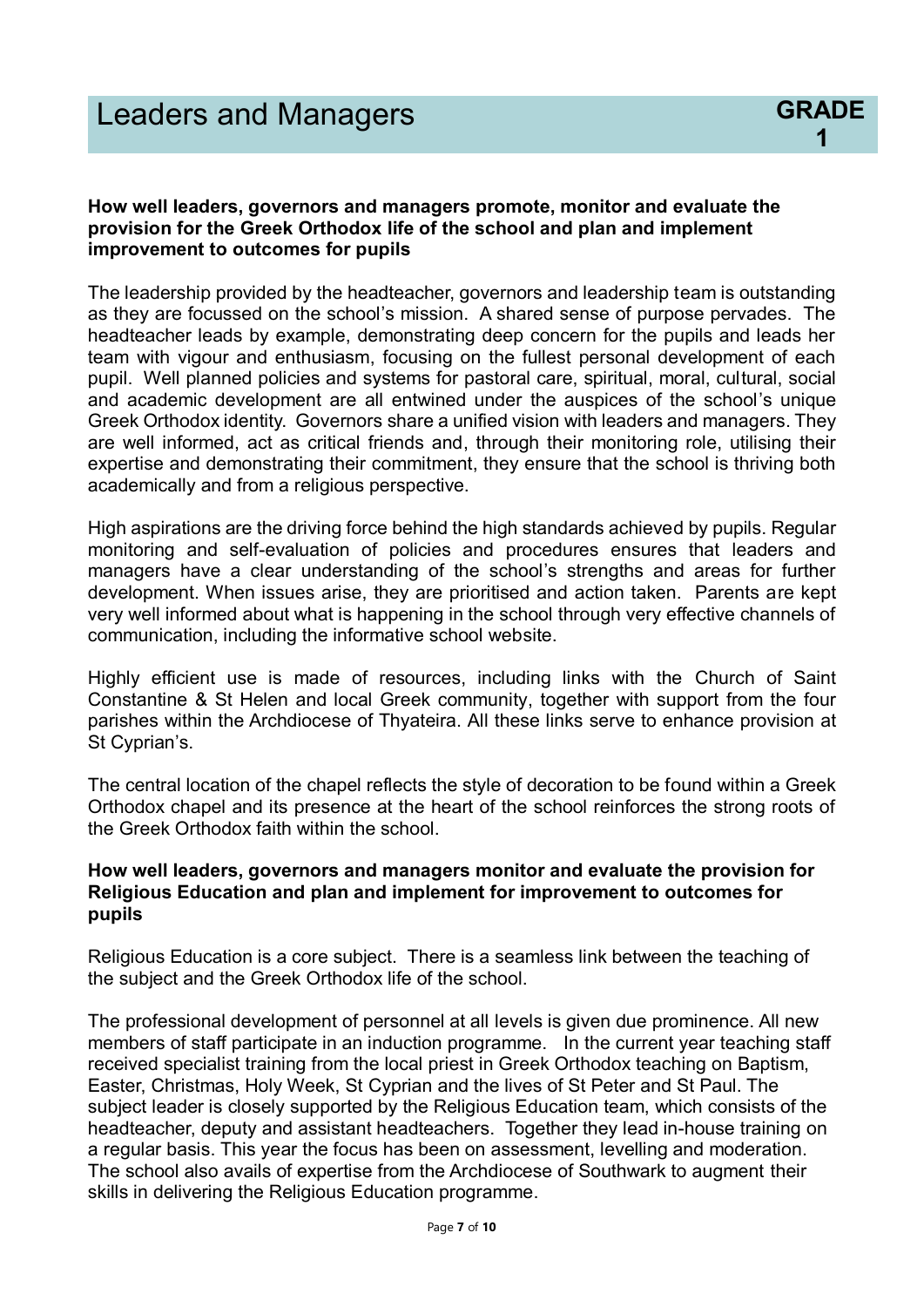The 'link governor' for Religious Education is actively involved in monitoring and evaluating the impact of policies and brings a wealth of support and guidance to the school. Since the previous inspection the Greek Orthodox 'Pistevo' syllabus has been introduced. However, scrutiny of teachers plans and pupils' workbooks reveals that this syllabus is not, as yet, cross-referenced with the current scheme where the focus is based on key events in the liturgical calendar and the lives of key saints. Leaders are aware that this needs to be addressed. When the new syllabus is reviewed, the school's assessment procedures need to be adjusted so that they are a more up-to-date diagnostic tool to analyse pupils' progress and levels of attainment.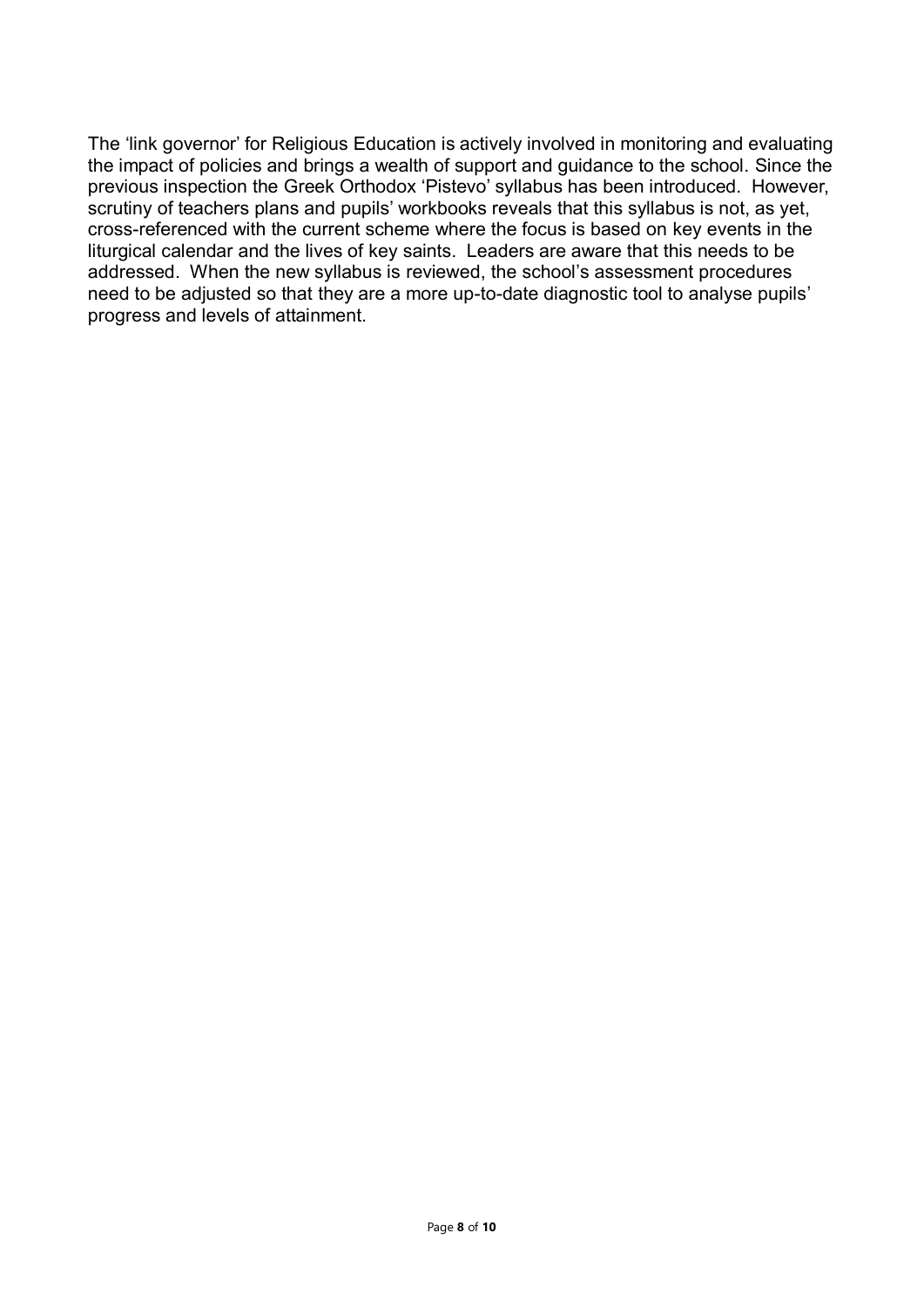#### **The quality of teaching and how purposeful learning is in Religious Education**

Four lessons were observed during the inspection. There was also a comprehensive book scrutiny. Overall, the quality of teaching is good with some outstanding elements. Differentiated planning and challenging tasks were key elements in the lessons observed by inspectors. More emphasis on key words, pace and incorporating time for pupils to reflect on learning at the end of lessons would serve to raise standards even higher. Pupils with special needs are well supported in their learning with classroom support providing discreet help that has an impact on their learning and progress. The school's marking policy needs to be further embedded and monitored with good practice shared. Marking of pupils work is affirmative in the main and needs to be improved so that the good practice as seen in a few classes is consistent throughout. Pupils also need to become engaged with their understanding of 'next steps' in the learning process and what they must do to improve.

Exemplary workbooks were seen in a Year 5 class where there is more depth and pupil engagement with topics and this good practice needs to be shared throughout the school. Teachers use questioning skills effectively to extend pupils' understanding of the learning focus and build successfully on previous learning. There is evidence of regular assessment of pupil's work with termly formal assessments. However, inspectors found it difficult to match curriculum plans with assessment procedures and criteria and also how the collated data measured progressive levels of attainment. In this regard, the school needs to crossreference the 'Pistevo' scheme with the planned programme as it is being taught currently and subsequently compile a school portfolio of pupils' assessed work in order to have a more accurate tool by which to measure pupils' levels of attainment in Religious Education.

#### **The extent to which the Religious Education curriculum promotes pupils' learning**

The curriculum is focused on the key events in the Liturgical Calendar, the life of Jesus and supplemented by pupils studying the lives of key saints and key feast days in the Greek Orthodox faith. All pupils belong to one of four teams linked to the four local Greek Orthodox churches and learning about the lives of their key saints is incorporated into the curriculum. Although the newly adopted 'Pistevo' scheme has a broad progressive programme for each year group, scrutiny of the pupils' books and the school's curriculum planning reveals that the scheme is not integrated into termly plans. This needs to be addressed if pupils are to receive a more balanced curriculum.

The time-table allocation of two hours per week is divided between Religious Education and teaching the Greek language, culture and traditions. This devoted time means that there is a shortfall in the allocation given to pupils to study the Religious Education curriculum in depth.

The curriculum is enriched in a myriad of ways such as pupils learning about Greek art and traditions, field trips for Year 6 pupils to Cyprus to immerse them in its culture and links with the wider Greek Orthodox community. High quality icons are used very effectively by teachers to promote pupils' understanding of the life of Jesus and the Saints. Crosscurricular links such as drama, art, dance and music enhance provision. Teachers need to be prudent in their use of Information Communication Technology (ICT) in lessons and ensure that, when used, it enhances rather than detracts from the learning focus.